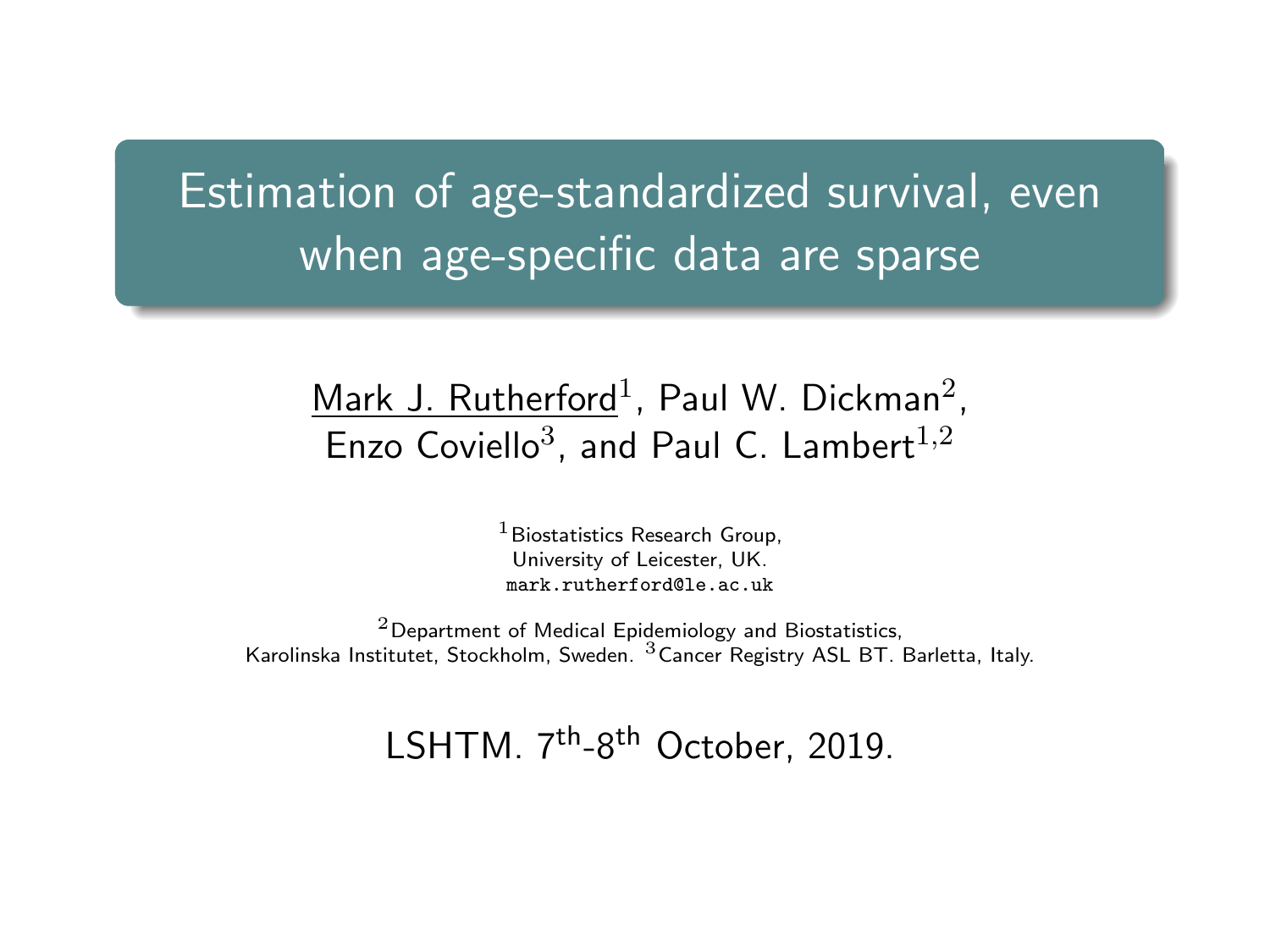#### Age[standardized](#page-0-0) survival

#### [Background](#page-1-0)

<span id="page-1-0"></span>**Motivation** 

- Relative (net) survival approaches are typically used for population-based cancer data to ensure fair comparison.
- Common practice to age-standardise survival estimates in order to allow direct comparability across regions, countries, time-periods or other population groups.
- Sparsity creates difficulties for the standard approaches of age-standardisation.
- Trying to estimate net measures from real-world data depletion due to other causes.

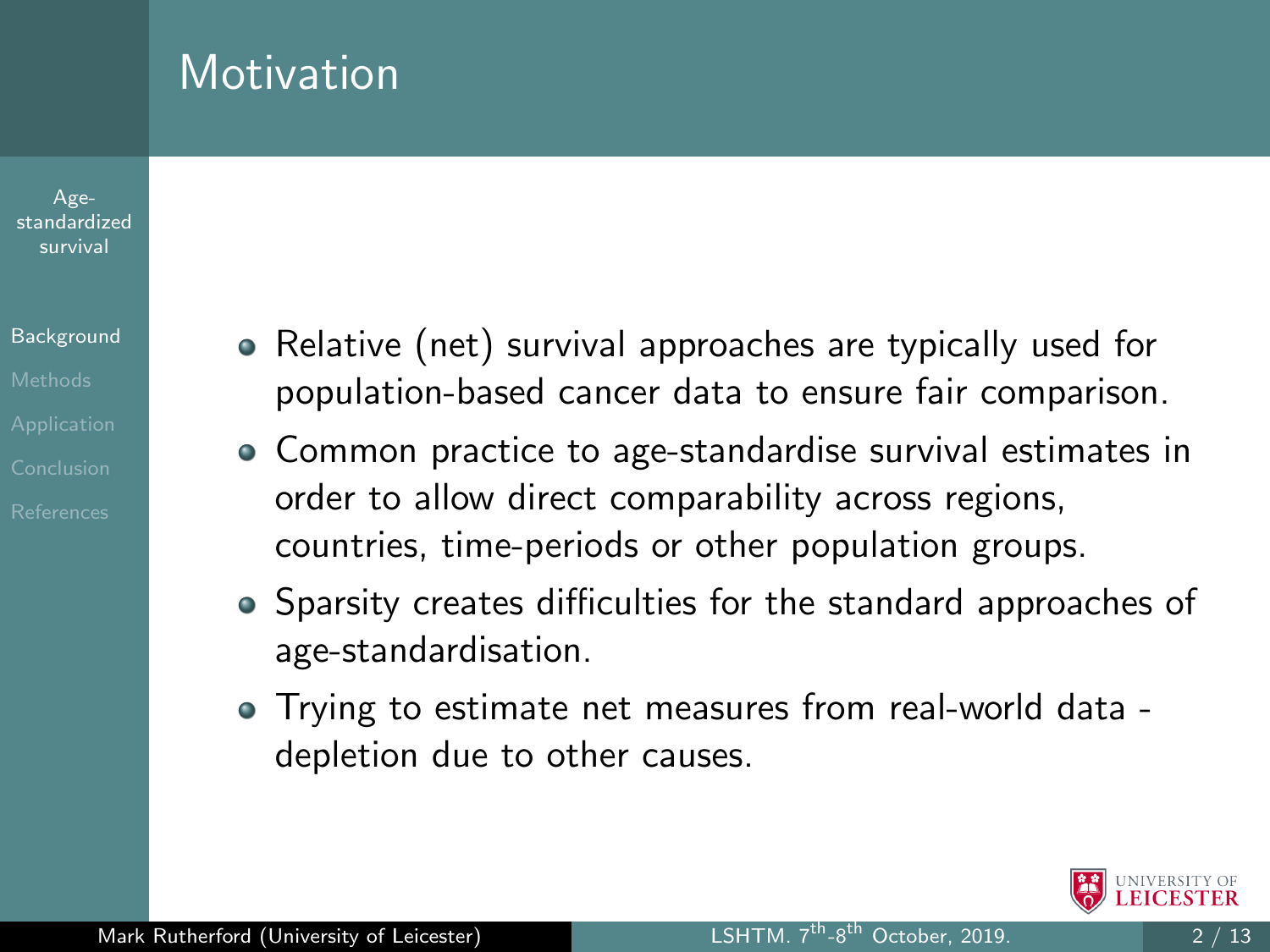### <span id="page-2-0"></span>Traditional age-standardization approaches

Age[standardized](#page-0-0) survival

- 
- [Methods](#page-2-0)
- 
- Weighted average of separate survival estimates for each age-group.
- Requires net survival estimates for all time-points for all age-groups.
- Estimating excess mortality can be hampered by high competing mortality, or low numbers initially.
- Typically now done using a Pohar Perme estimate in each age-group and taking a weighted sum.
- Could also be done using weighted regression standardization.

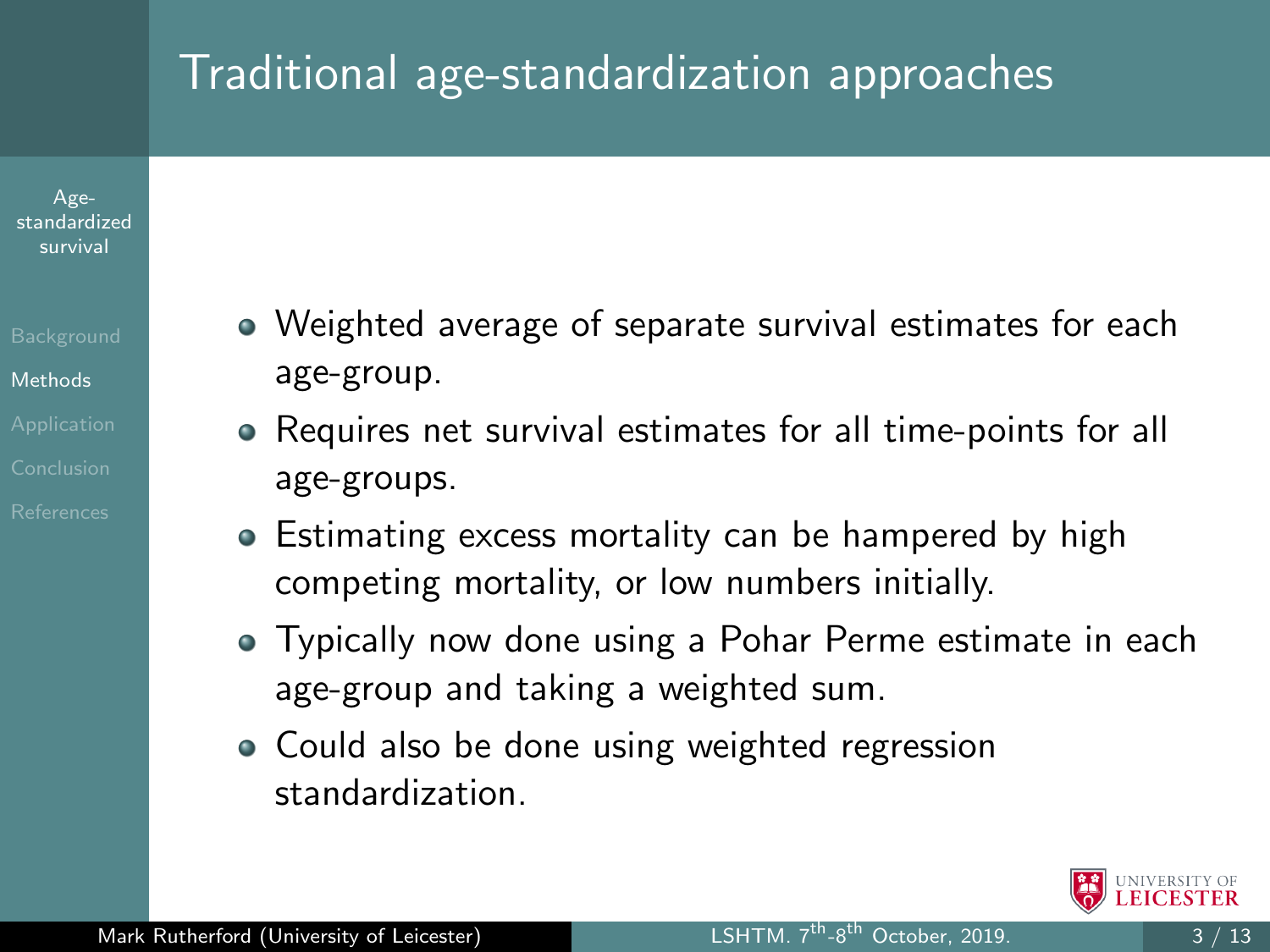## Age-group-specific Pohar Perme estimates

Age[standardized](#page-0-0) survival

[Methods](#page-2-0)

For each individual  $i$  and time-interval  $i$ :

 $d_{ij}$ : all-cause death indicator,

 $d_{ij}^{\ast}$ : expected deaths based on population lifetable estimates.  $y_{ij}$ : individuals time at risk in each interval, j.

 $w^{PP}_{ij} = \frac{1}{S^*_i}$  $\frac{1}{S_{ij}^*}$ : a weight to account for differential loss due to other causes based again on population life-tables.

Then, for each age-group,  $k$ , we can calculate the excess mortality rate in each interval  $i$ :

$$
\lambda_{jk} = \frac{\sum_{i \in k} w_{ij}^{PP} d_{ij} - \sum_{i \in k} w_{ij}^{PP} d_{ij}^*}{\sum_{i \in k} w_{ij}^{PP} y_{ij}},
$$

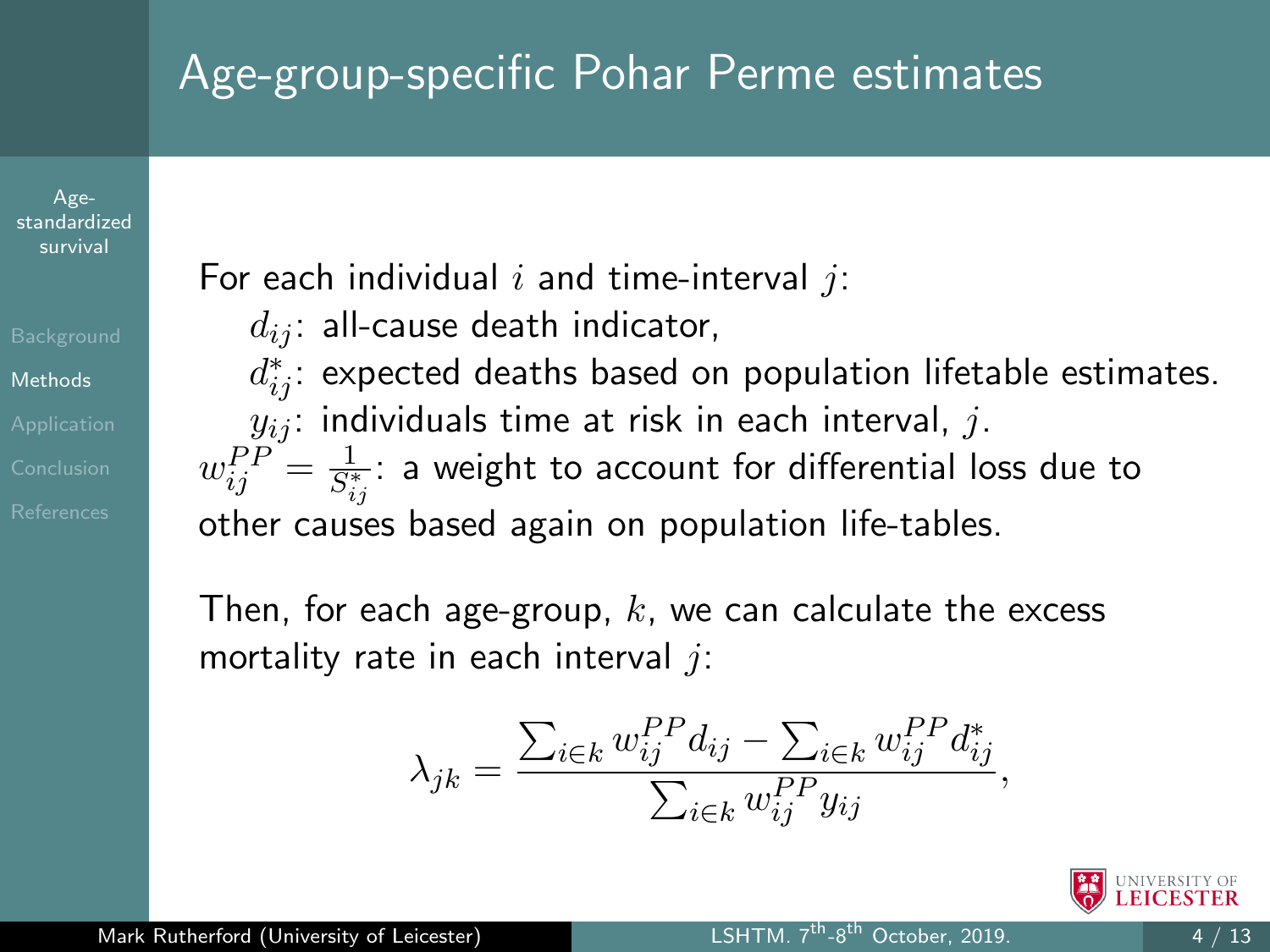# Pohar Perme weights  $(w_{ij}^{PP})$

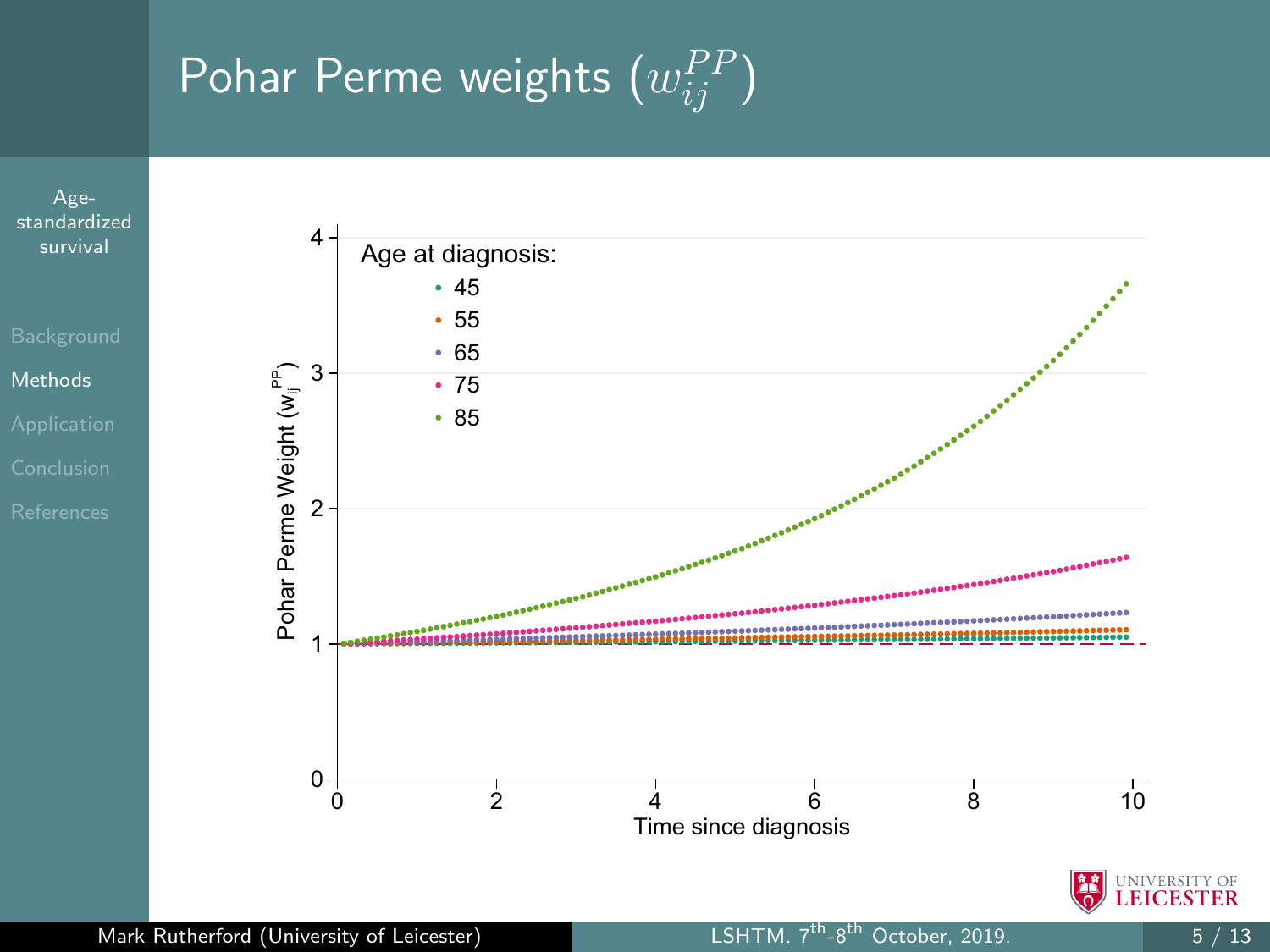#### Age-group-specific Pohar Perme estimates

Age[standardized](#page-0-0) survival

**[Methods](#page-2-0)** 

We can convert the excess mortality estimates to the survial scale using the following relationship:

$$
R_{jk} = \exp(-\Lambda_{jk}),
$$

where the cumulative excess hazard,  $\Lambda_{ik}$  is calculated as  $\Lambda_{jk}=\sum_jl_j\lambda_{jk}$ 

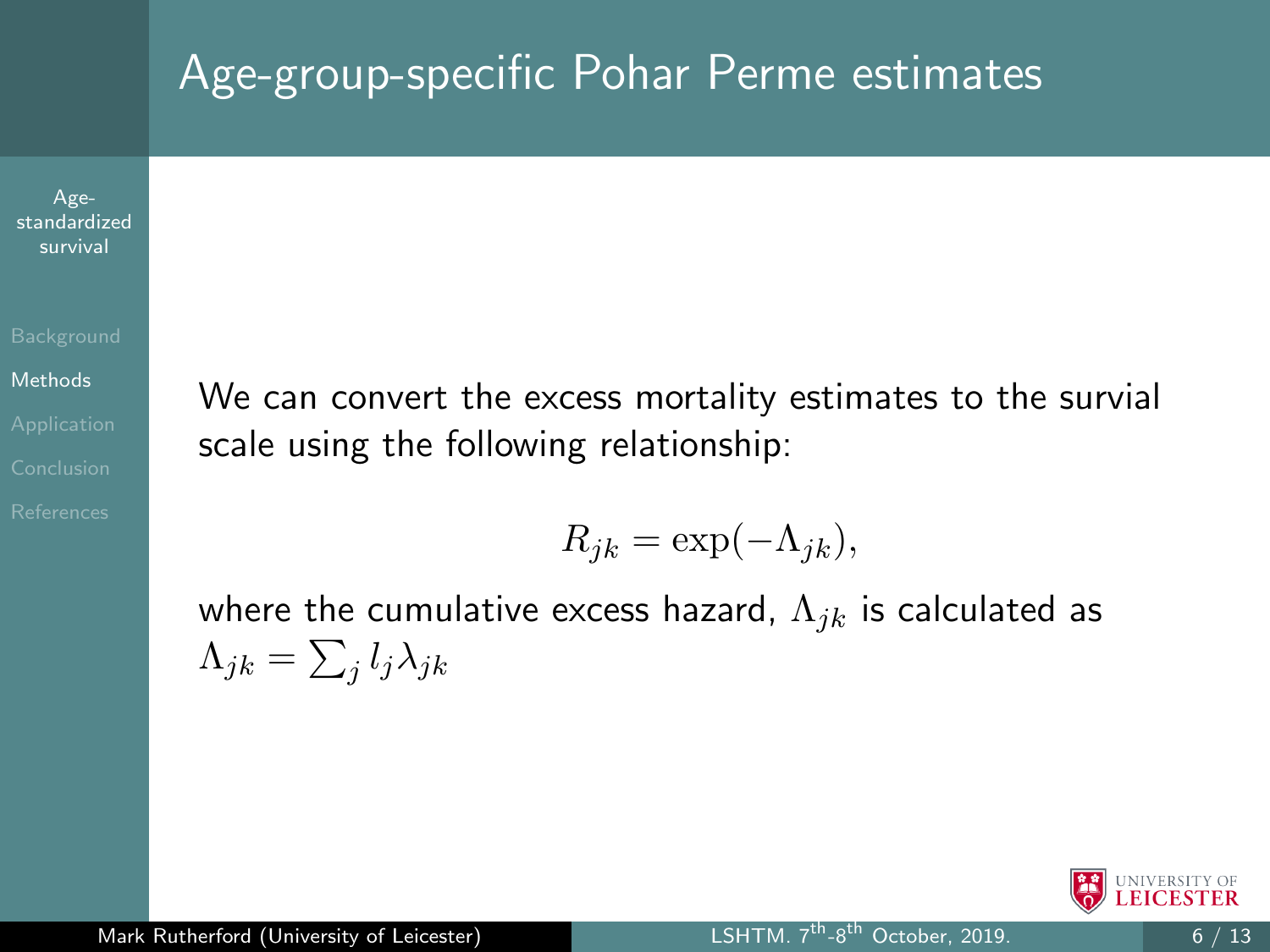### Externally age-standardised survival

Age[standardized](#page-0-0) survival

[Methods](#page-2-0)

To convert the age-group specific estimates into an externally standardised estimate using the International Cancer Survival Standard weights:

$$
\overline{R}^{ICSS}(t) = \sum_{k=1}^{5} w_k^{ICSS} R_k(t),
$$

| Age-group | $W_{L}^{ICSS}$ |
|-----------|----------------|
| 15-44     | 0.07           |
| 45-54     | 0.19           |
| 55-64     | 0.23           |
| 65-74     | 0.29           |
| 75+       | 0.29           |

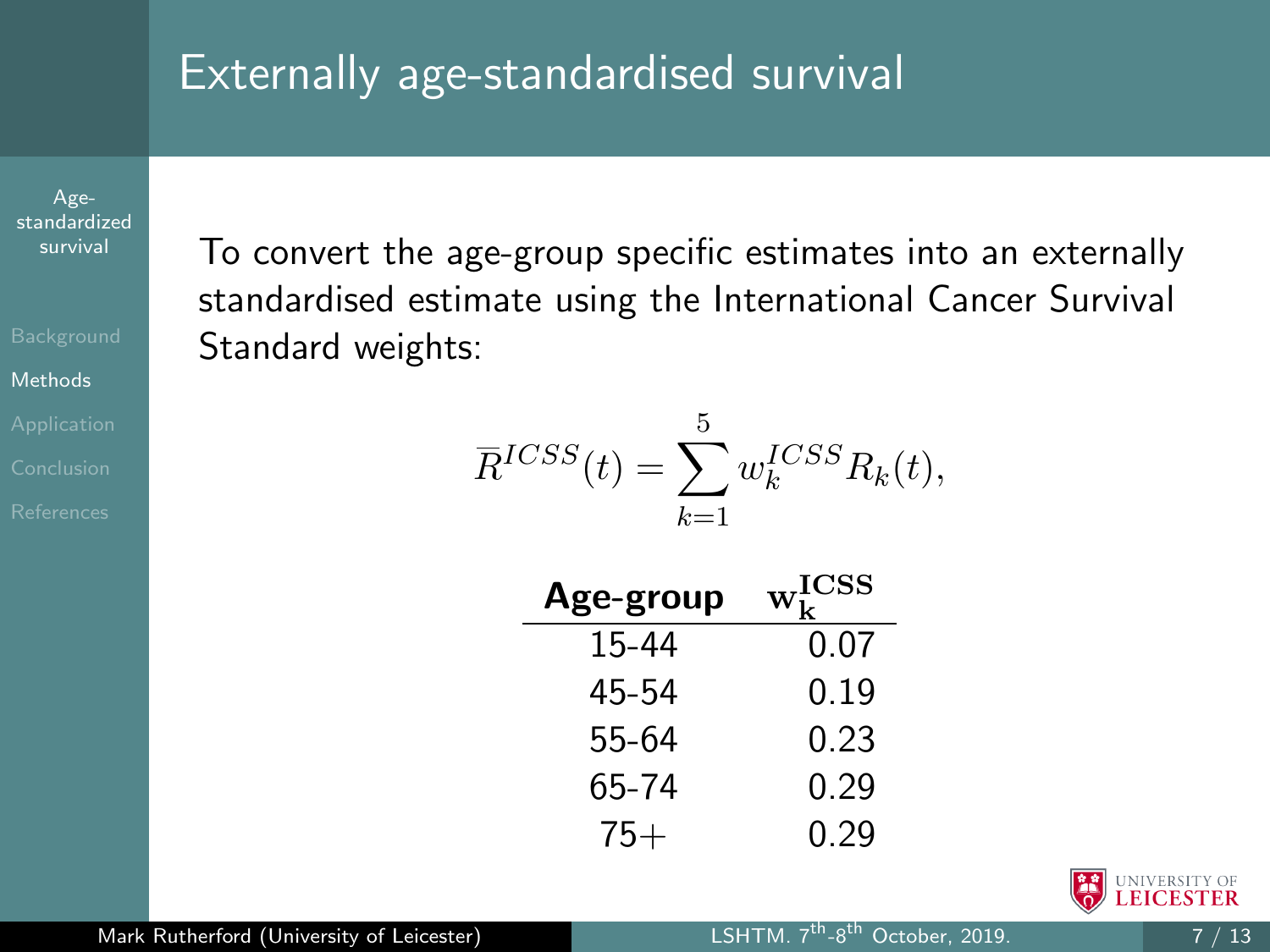#### An alternative: the pre-weighting approach

 $A\sigma$ e[standardized](#page-0-0) survival

[Methods](#page-2-0)

Could add a further weight,  $w_i^B$ , to re-weight to the external standard and not stratify by age-group:

$$
\lambda_j = \frac{\sum_i w_i^B w_{ij}^{PP} d_{ij} - \sum_i w_i^B w_{ij}^{PP} d_{ij}^*}{\sum_i w_i^B w_{ij}^{PP} y_{ij}},
$$

where  $w_i^B = \frac{w_i^{ICSS}}{a_i}$ , with  $w_i^{ICSS}$  the value of the external standard weight depending on the age-group of individual,  $i$ , and  $\overline{a}_i$  is the proportion of people in the age-group to which the individual belongs in the sample.

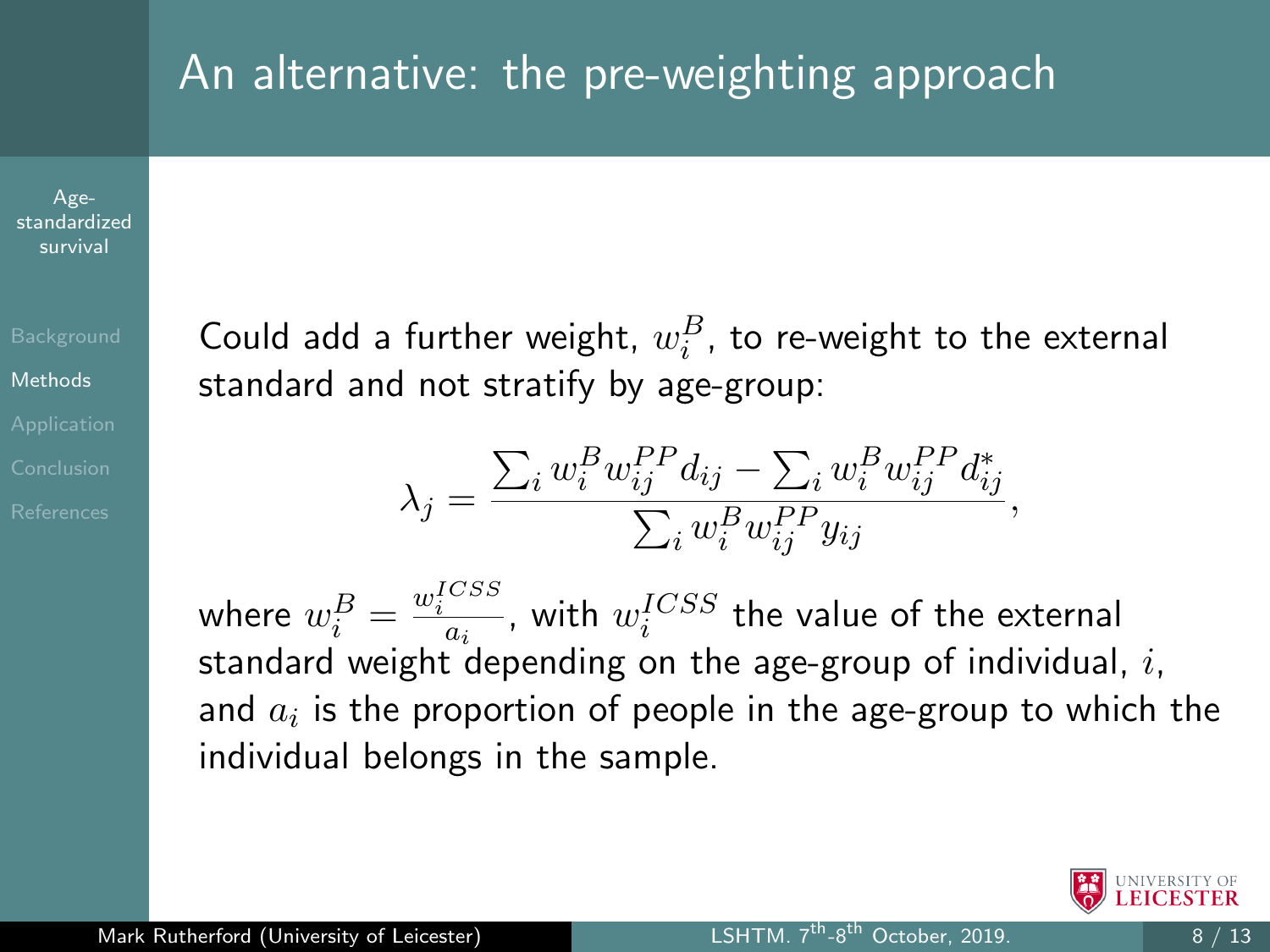# Standardization Weights  $\rm (w_i^B)$

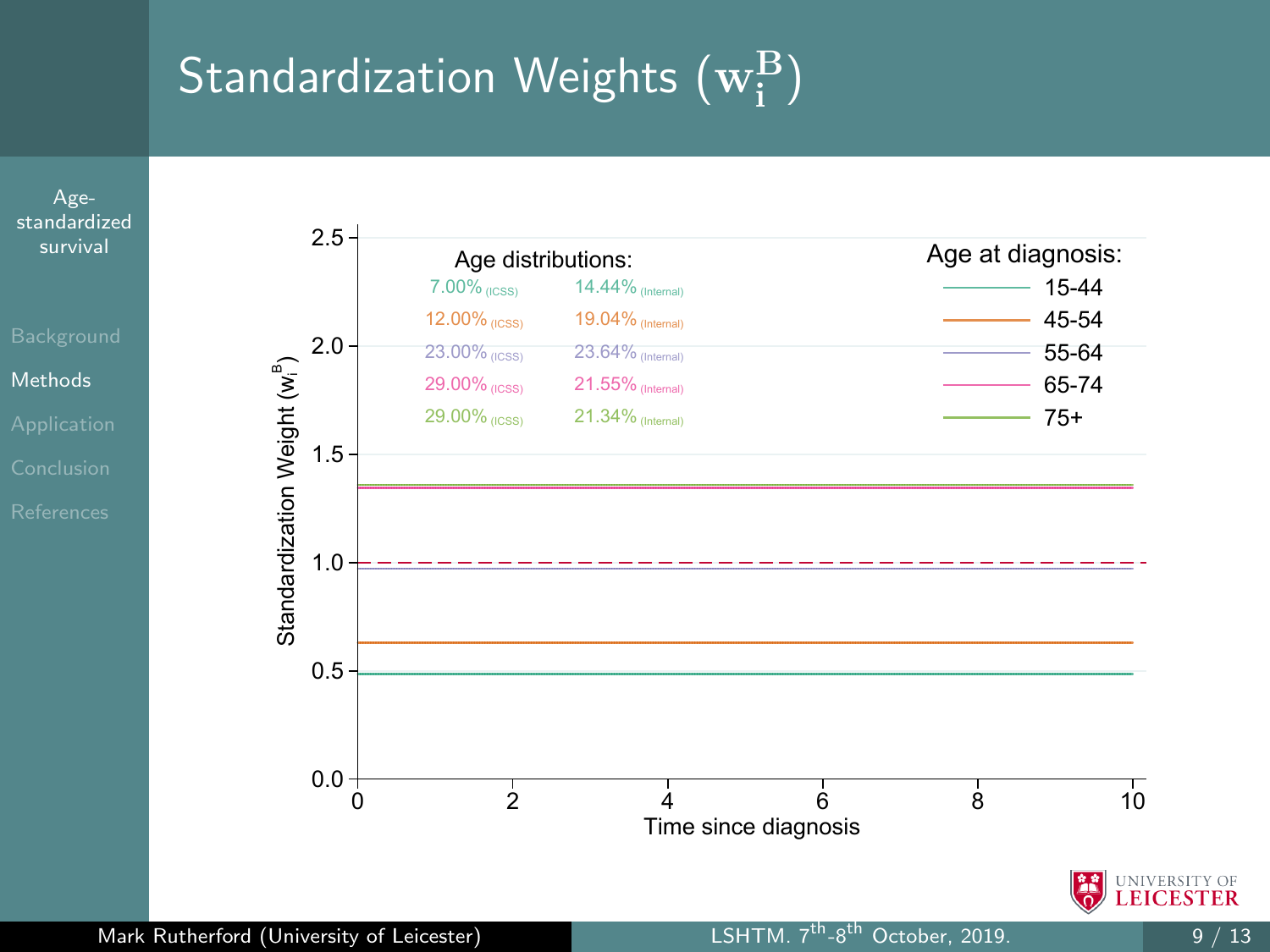#### <span id="page-9-0"></span>Motivating example

Age[standardized](#page-0-0) survival

[Application](#page-9-0)

- SEER public-use data for ovarian cancer for 8 US states.
- Restricted calendar years of diagnosis (2005-2009) and the black race group to create sparsity setting.
- Use a state, race, calendar year, age and sex specific lifetable.
- Use the external age ICSS weights for age-standardisation.
- Illustrate the approach with a Pohar Perme approach and a model-based approach (flexible parametric model).

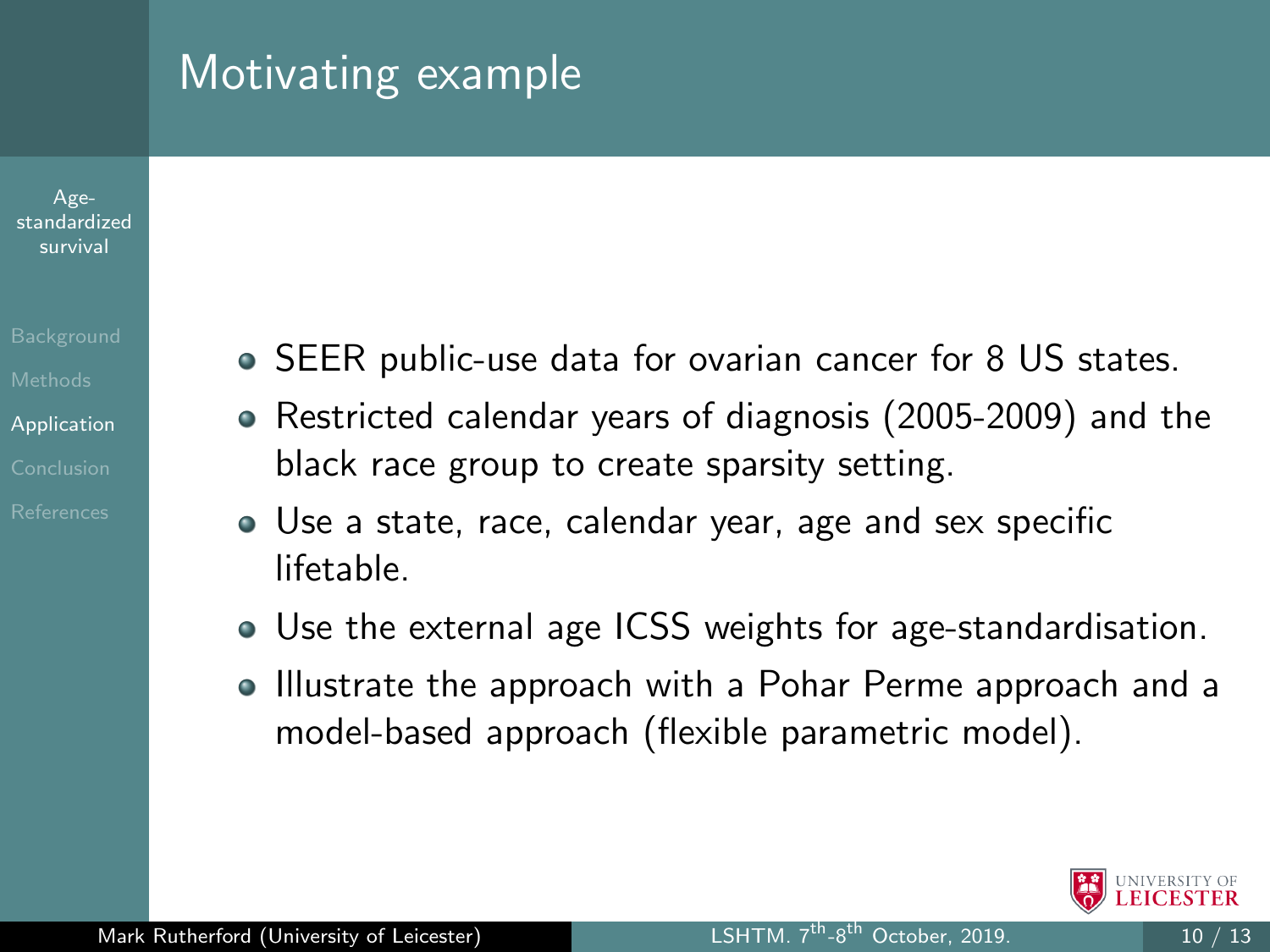### Ovarian cancer survival: age-group-specific



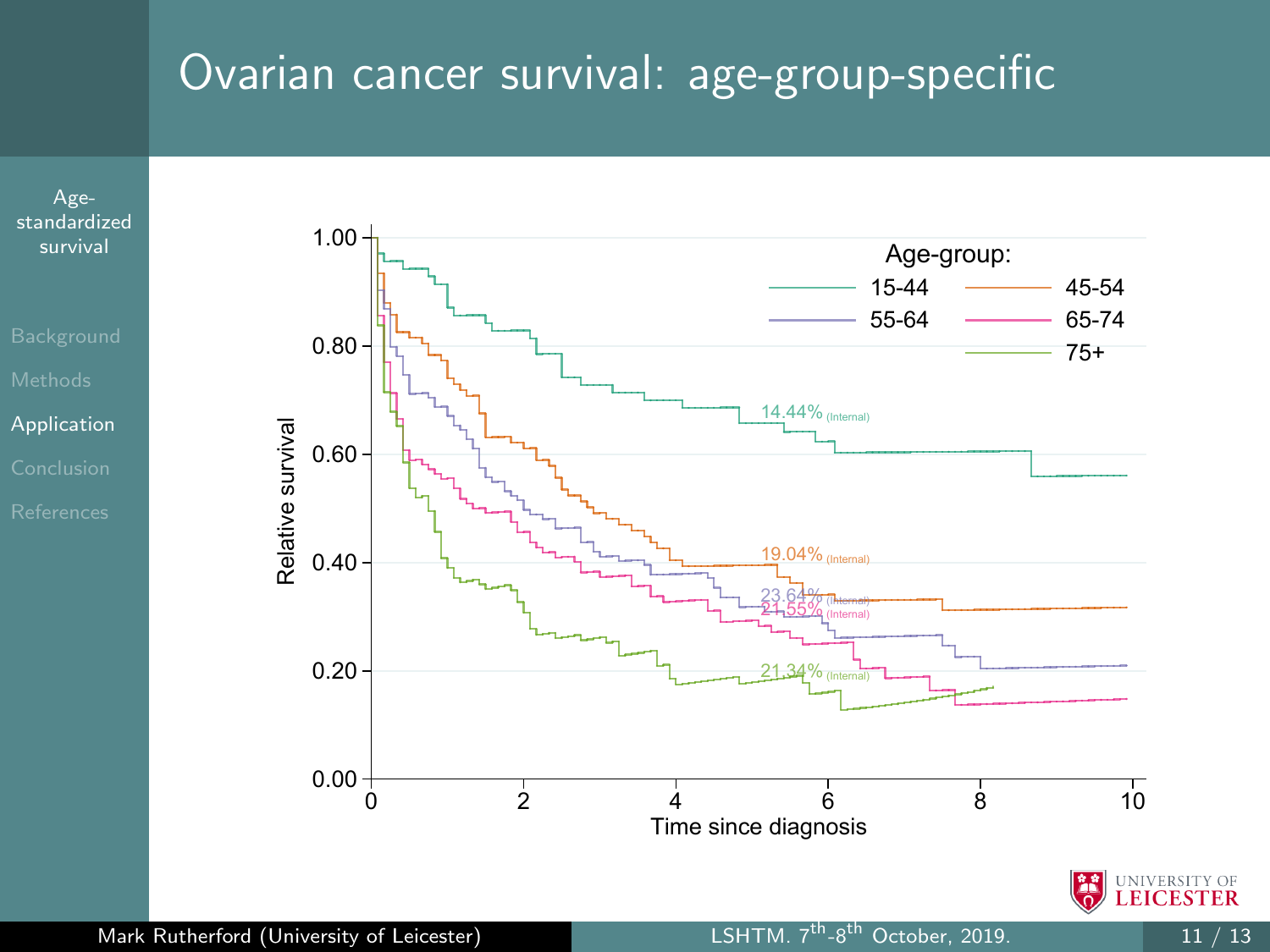#### Ovarian cancer survival: Internal weights

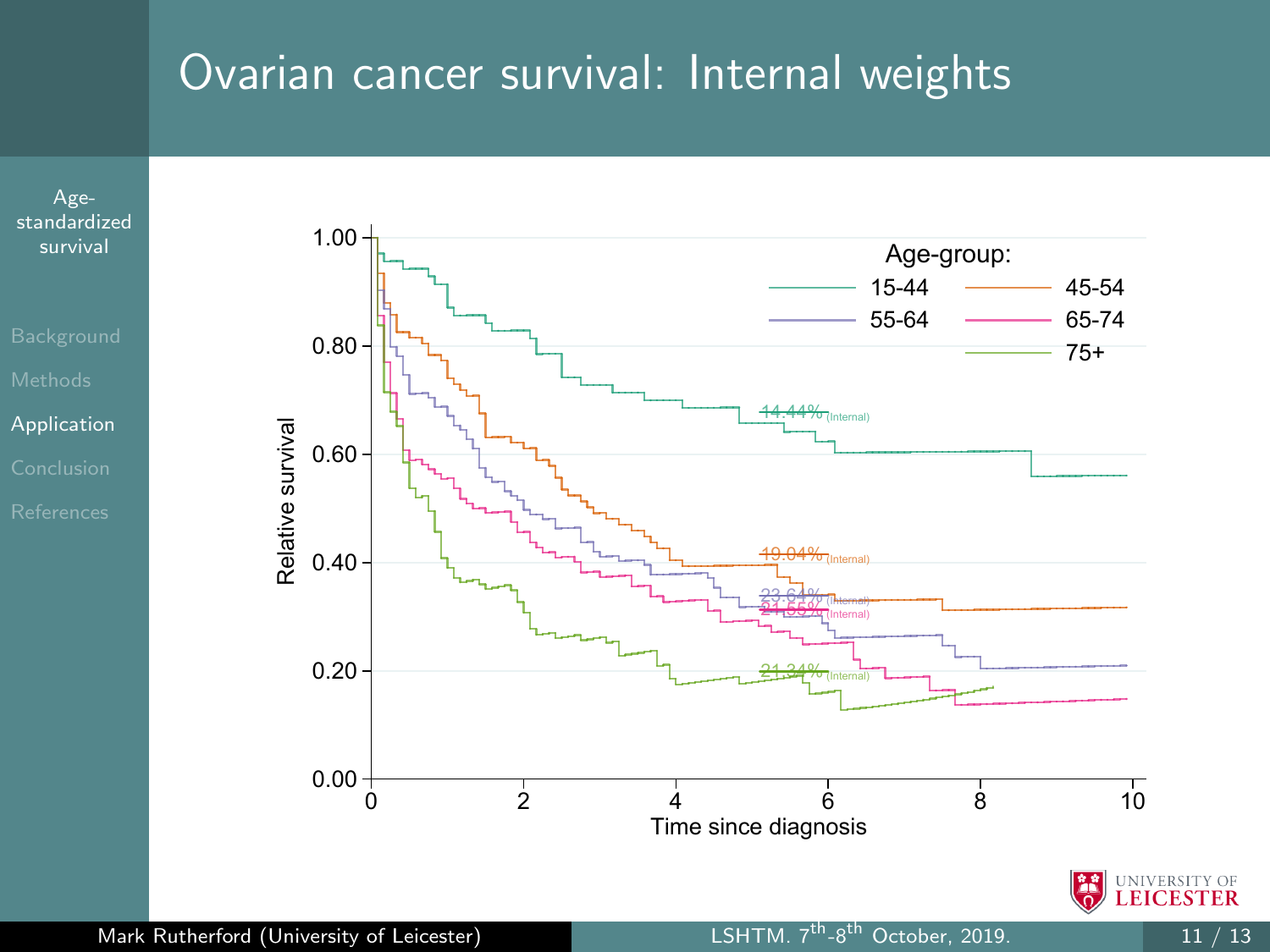#### Ovarian cancer survival: External weights



Mark Rutherford (University of Leicester) LSHTM. 7<sup>th</sup>-8<sup>th</sup> October, 2019. 11 / 13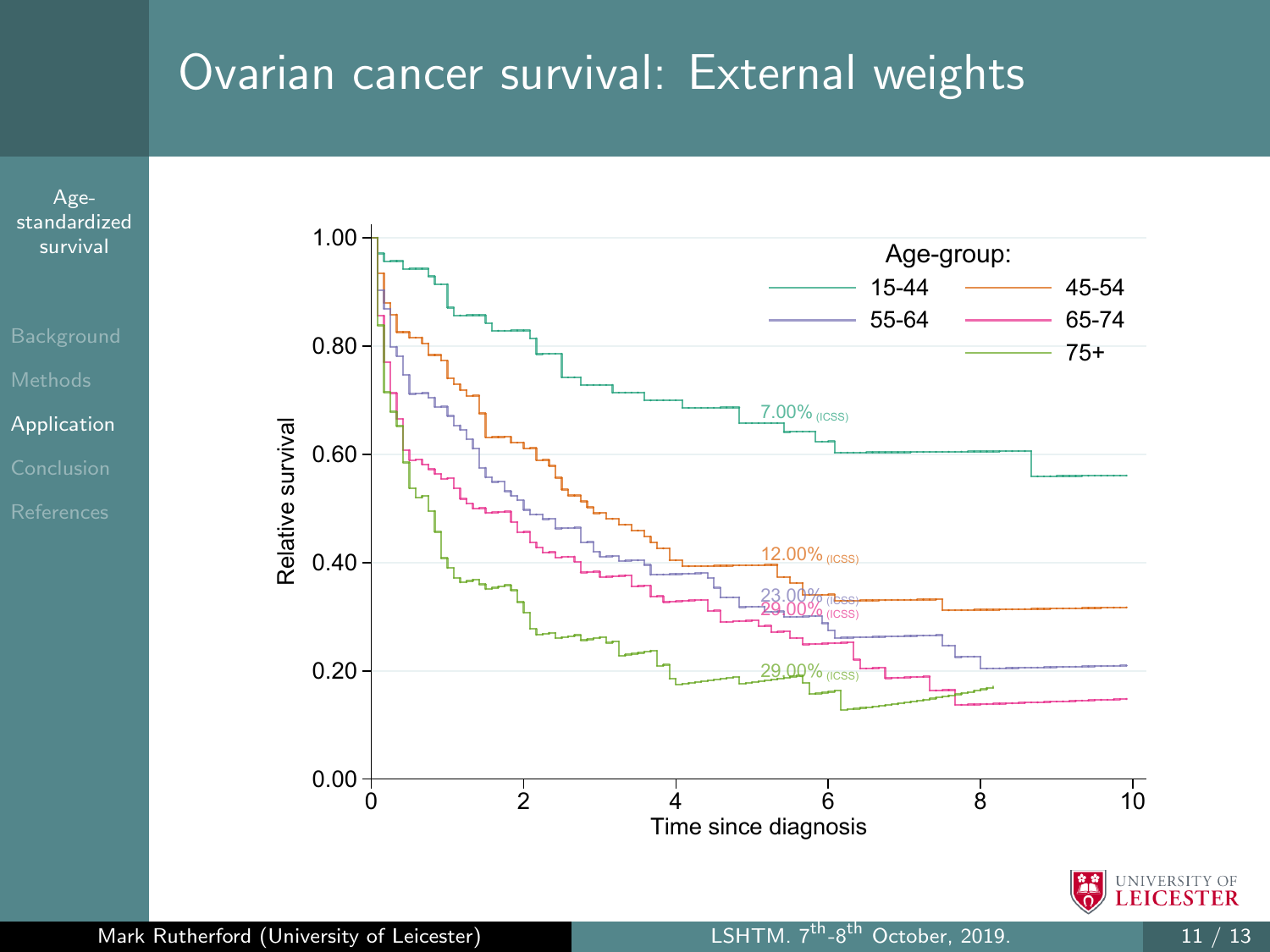#### Ovarian cancer survival: Traditionally standardised



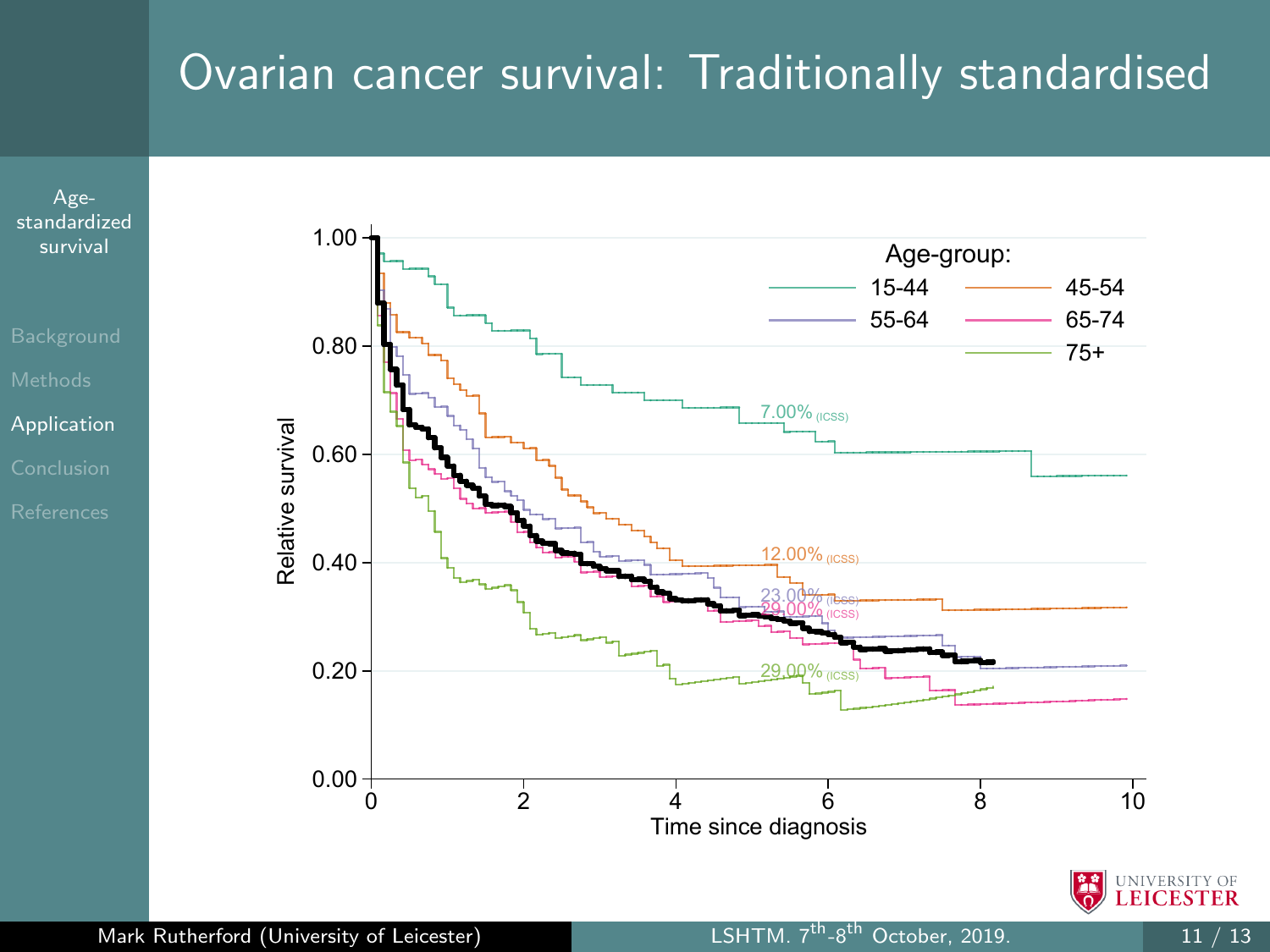## Ovarian cancer survival: Pre-weight (all-age)



Age-

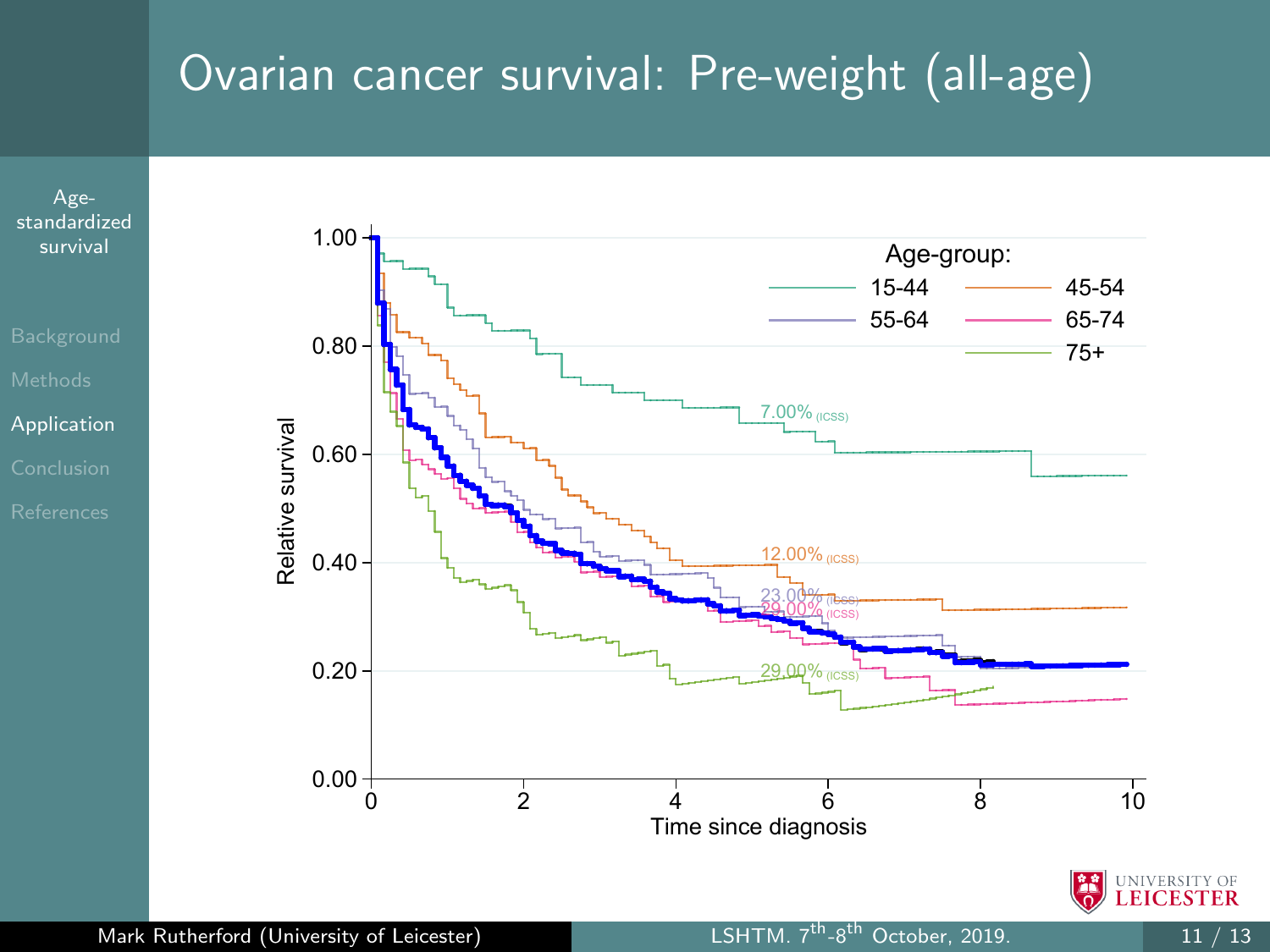### Ovarian cancer survival: Internal vs External

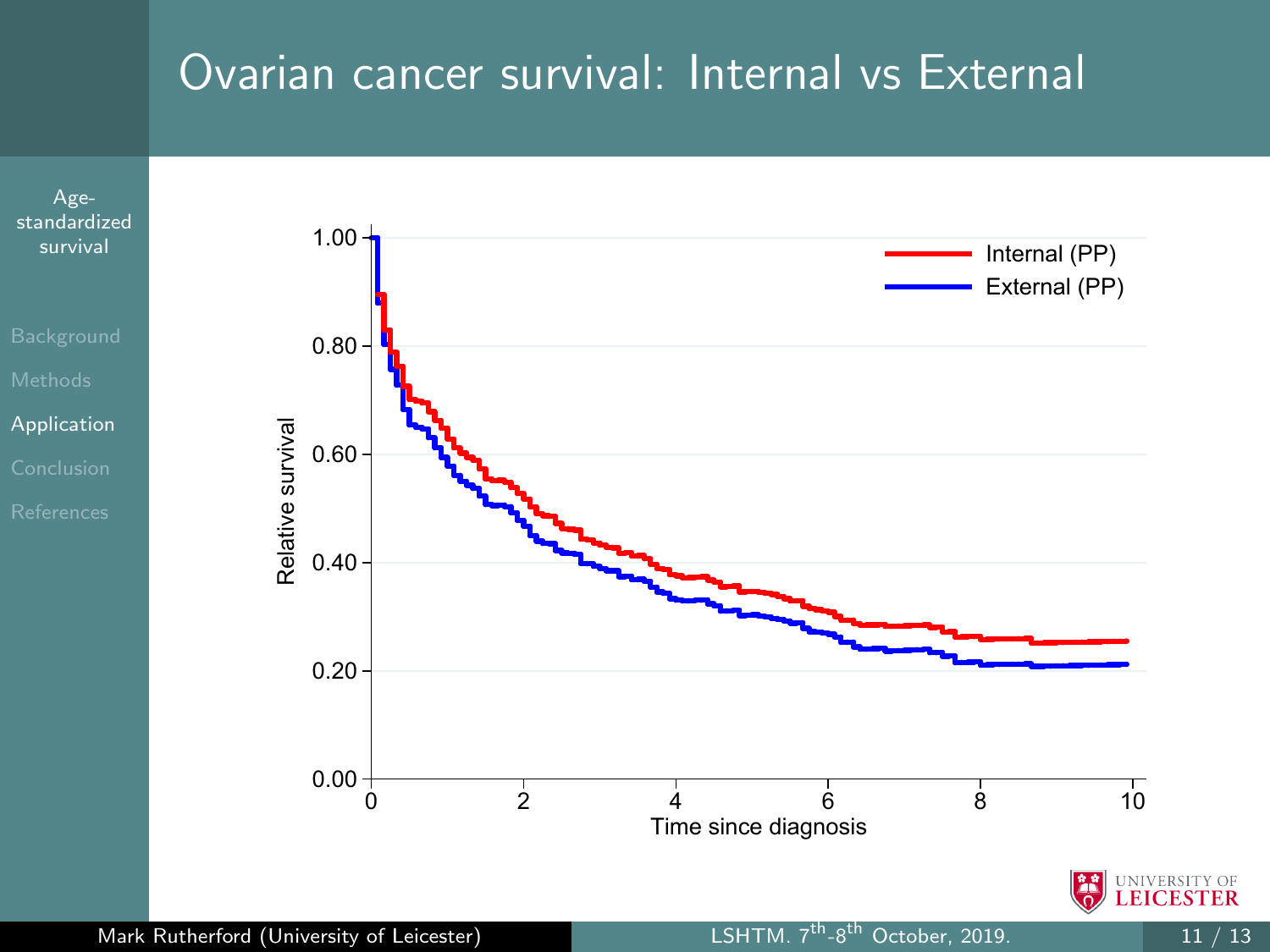#### <span id="page-16-0"></span>Conclusion

Age[standardized](#page-0-0) survival

[Conclusion](#page-16-0)

- A Pohar Perme estimate with pre-specified weighting should be used as the non-parametric estimator.
- Parametric models offer an alternative that require careful modelling of covariate and time-dependent covariate effects.
- Care should be taken to correctly specify the internal age distribution in the presence of delayed entry (period analysis estimates).